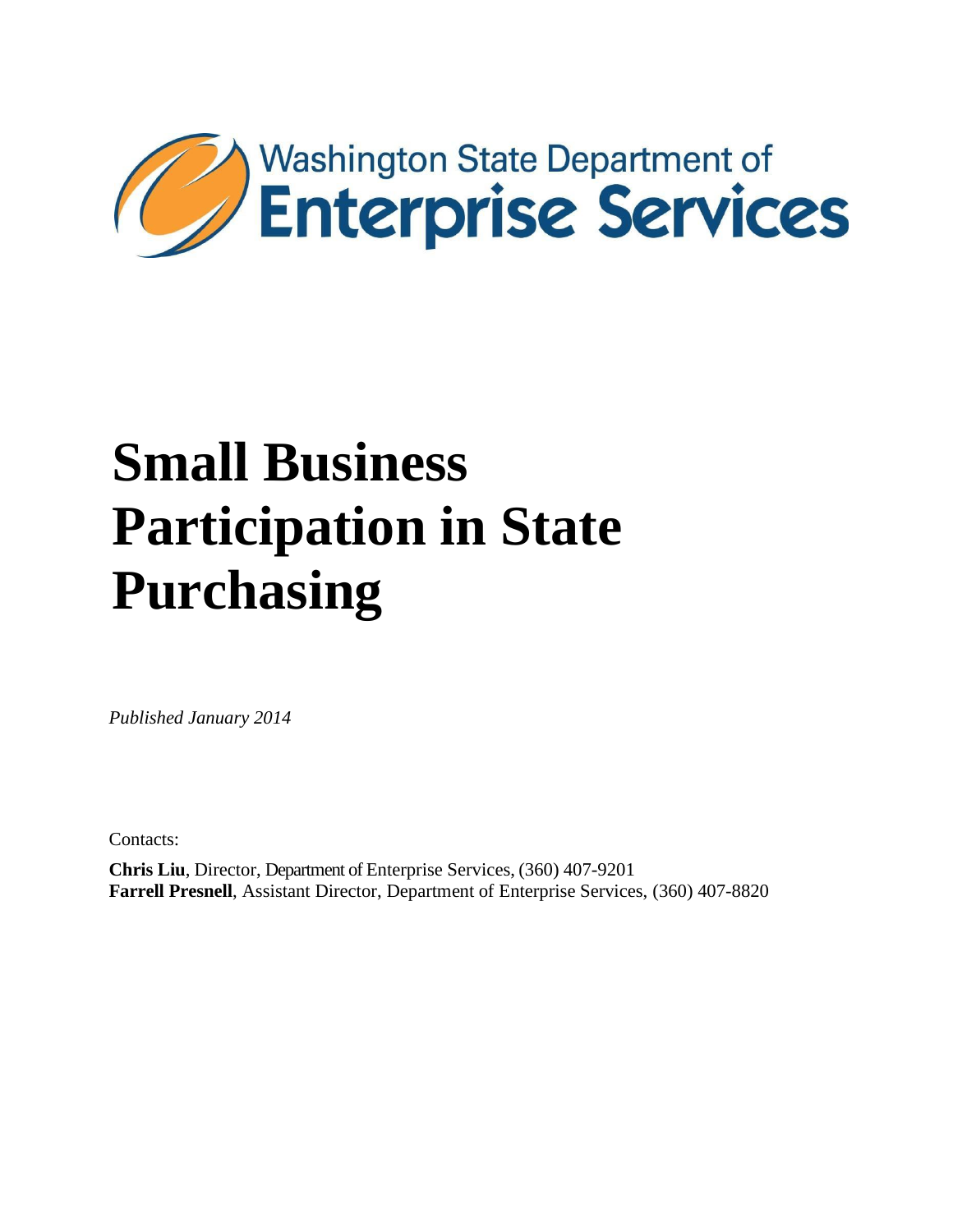To accommodate persons with disabilities, this document is available in alternate formats by calling the Department of Enterprise Services at (360) 407-8059. TTY/TDD users should contact Enterprise Services via the Washington Relay Service at 711 or 1-800-833-6388.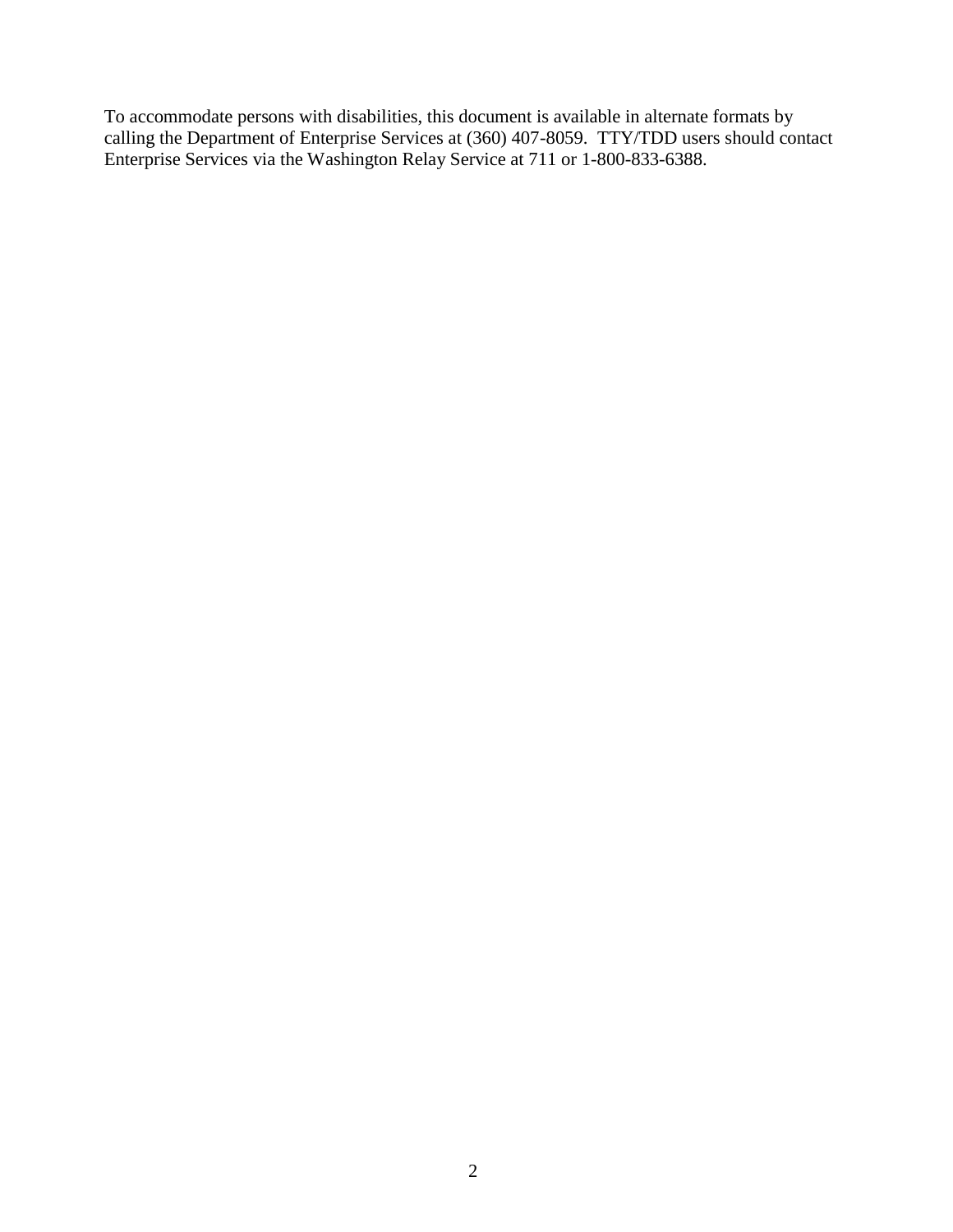## **OVERVIEW**

State law, RCW 43.19.727, directs the Washington State Department of Enterprise Services (DES), Washington State Department of Transportation (WSDOT), and institutions of higher education to report the effects that Technical Assistance is having on the number of small businesses annually receiving state contracts for goods and services purchased by the state.

Technical Assistance generally includes providing opportunities for the procuring agency to answer vendor questions about bid solicitation requirements in advance of the bid due date as well as holding a debriefing after the contract award. These actions are designed to help vendors understand how to improve their responses for future competitive procurements. Technical Assistance may also include providing assistance to other agencies attempting to maintain records of state purchasing contracts awarded to registered small businesses.

This report relates how Technical Assistance is affecting small businesses by outlining the outreach that DES and WSDOT undertook with small businesses. This document examines the influence that Technical Assistance is having on Washington Electronic Business Solutions (WEBS) registration. WEBS is Washington's online vendor registration and bid notification system. This report also discusses the next steps DES and WSDOT anticipate taking regarding Technical Assistance.

### **EDUCATION AND OUTREACH TO ENHANCE SMALL BUSINESS IN STATE PURCHASING**

From November 2011 through November 2013, DES and WSDOT implemented the following outreach efforts:

- DES developed, and WSDOT adopted, new procurement policies that align with RCW 39.26. WSDOT updated its internal purchasing manual to include complaints, debriefing, and protest procedures in all WEBS solicitations. To simplify the process, WSDOT also developed a solicitation cover sheet and a small business certification form.
- DES participated in more than 100 statewide vendor forums and WSDOT participated in 25 statewide outreach events. These events encouraged small businesses to compete for state business and allowed state agencies to learn what challenges vendors face with procurement processes.
- WSDOT leads a quarterly Supplier Diversity Best Practices Summit. The summit is a forum for collaboration with private industry and other public sector organizations to share best practices about programs and training that benefit small and diverse businesses.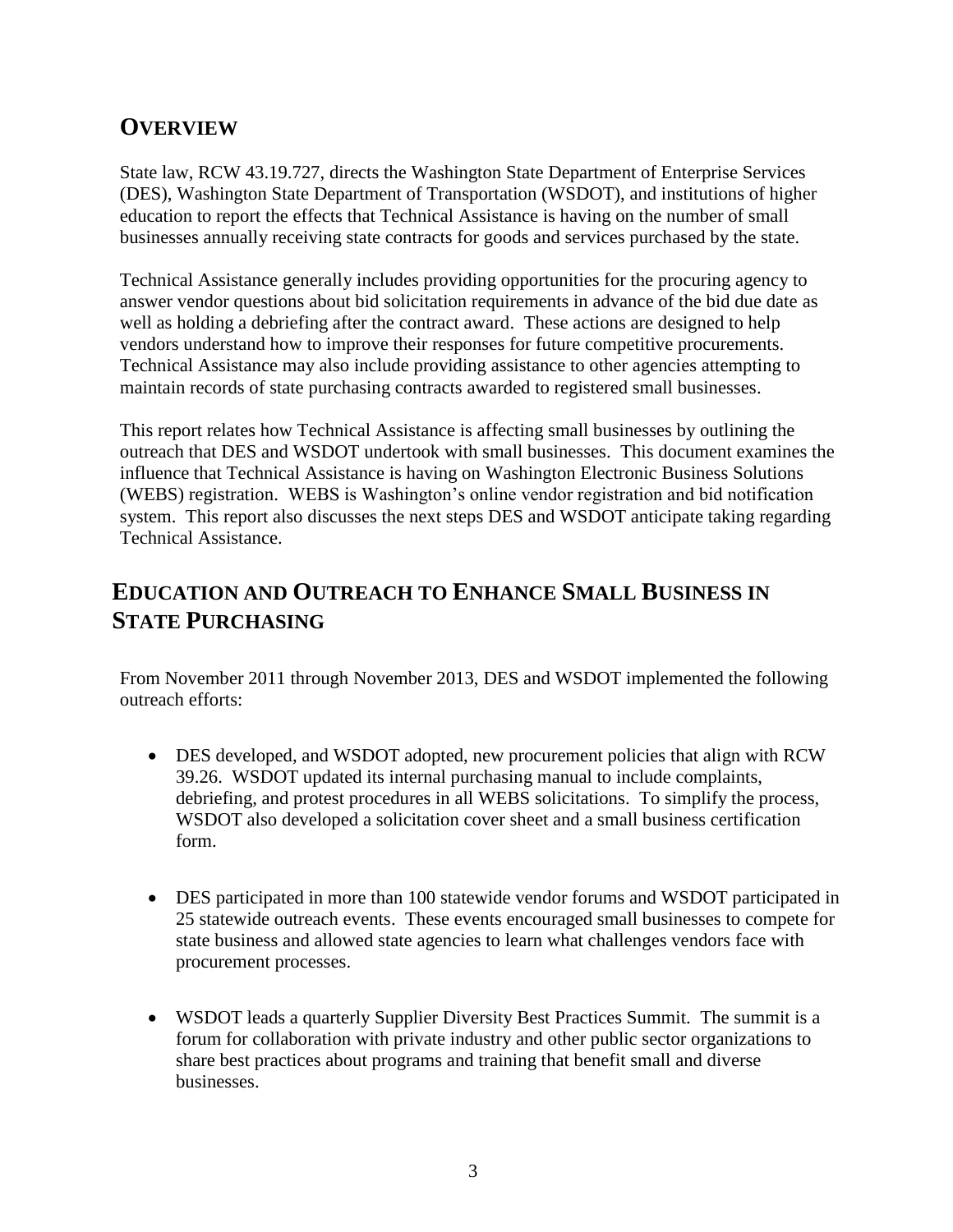- WSDOT procurement professionals participate in training twice a year to discuss opportunities to increase small business participation. Regional staff members participate in community outreach events held in their area. They verify small business information in WEBS, collaborate with region Financial Services staff to identify small businesses, and encourage local business partners to register in WEBS.
- Both agencies partnered with the state Office of Minority and Women's Business Enterprises (OMWBE) and the Department of Veterans Affairs (DVA) to create and distribute brochures, update the availability of different languages on web presences, and collaborate in outreach presentations designed to encourage greater WEBS participation.
- Both agencies provided Technical Assistance including conducting pre-bid conferences and holding debriefing conferences upon request. The goal is to provide helpful information to small businesses so they can successfully compete in current and future state contracting opportunities.

#### **EFFECTS OF TECHNICAL ASSISTANCE - WEBS REGISTRATION**

These outreach and Technical Assistance activities seem to have increased the number of small businesses registered in WEBS. While general registration increased 23 percent in the past two years, the number of small businesses registered increased 160 percent. The table below shows the change in WEBS registration among small businesses from November 2011 to November 2013.

|                                                     | <b>November</b><br>2011 | <b>November</b><br>2013 | 2011 to 2013<br><b>Percent</b> |
|-----------------------------------------------------|-------------------------|-------------------------|--------------------------------|
|                                                     |                         |                         | <b>Change</b>                  |
| <b>WEBS Active Registered Users</b>                 | 23,210                  | 28,594                  | 23%                            |
| <b>Washington State Small Businesses Registered</b> | 2075                    | 5386                    | 160%                           |
| Self-Certified OMWBE*                               | 1334                    | 1418                    | 6%                             |
| <b>Minority Owned Businesses</b>                    | 460                     | 487                     | 6%                             |
| <b>Women Owned Businesses</b>                       | 632                     | 672                     | 6%                             |
| Women and Minority Owned Businesses                 | 242                     | 259                     | 7%                             |
| Self-Certified Veteran Owned Businesses**           | 254                     | 485                     | 91%                            |

Source: WEBS (Accurate as of 11/15/13)

\*Per RCW 39.26.010(21)(b), businesses certified by OMWBE meet the definition of "small business." The numbers in the table above reflect self-certified businesses. Beginning first quarter 2014, OMWBE certification data will be synced with WEBS and no longer self-certified by vendors.

\*\*DVA data is shown for informational purposes. Beginning first quarter 2014, DVA certification data will be synced with WEBS and no longer self-certified by vendors.